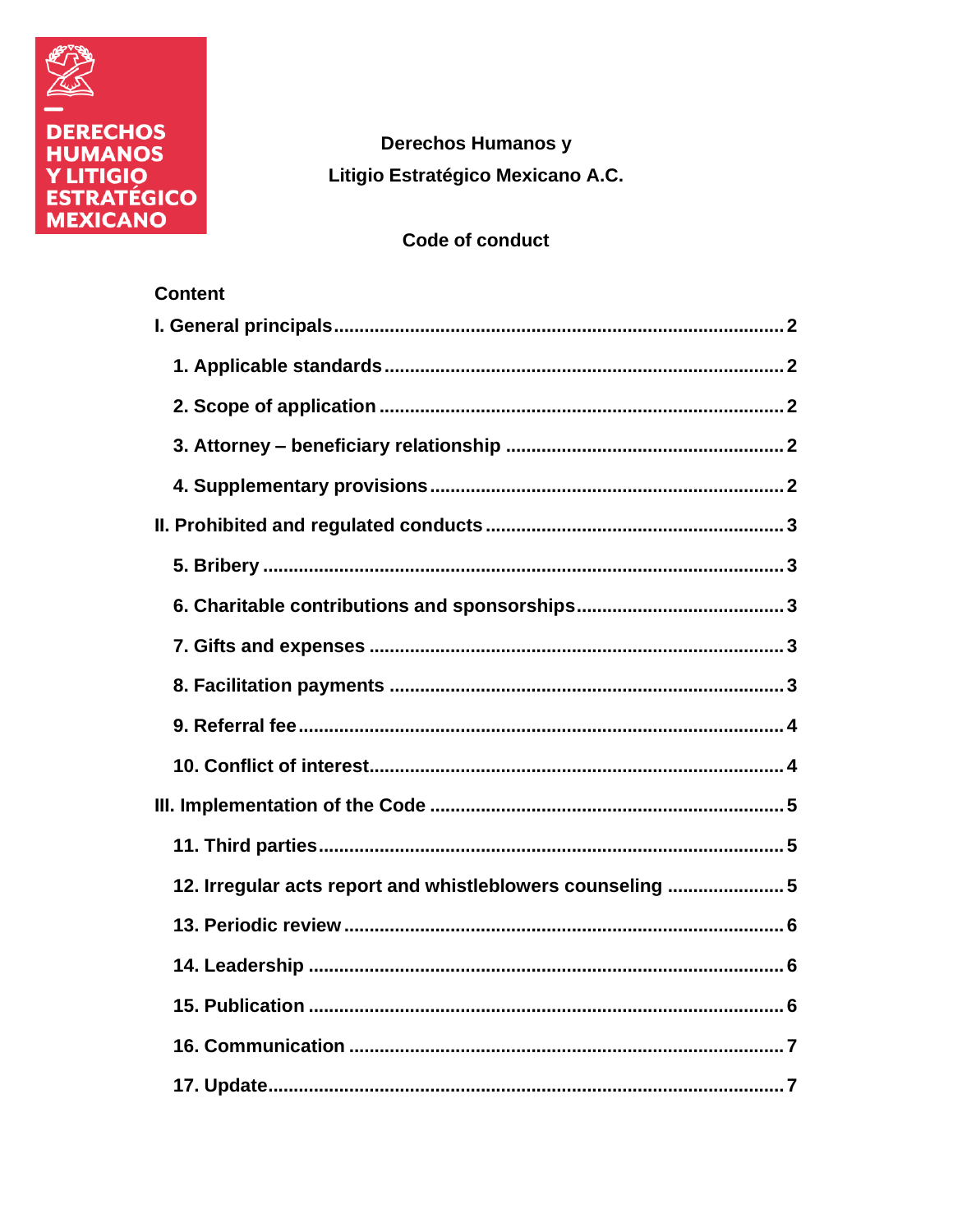

# **Derechos Humanos y Litigio Estratégico Mexicano A.C.**

# **Code of conduct**

# <span id="page-1-0"></span>**I. General principals**

# <span id="page-1-1"></span>**1. Applicable standards**

The code of conduct (onwards, the "Code") is oriented by standards of integrity, transparency, accountability, and social responsibility that characterize Derechos Humanos y Litigio Estratégico Mexicano A.C. (hereafter, "DLM" or the "Organization") from its incorporation in 2015.

# <span id="page-1-2"></span>**2. Scope of application**

The Code contains the rules and provisions by which the members of the board of Directors, directives, law clerks, employees, consultants, agents and administrative staff of DLM must abide (jointly, "the members of the Organization") in the development of their ordinary professional activities and the execution of their obligations derived from their relationship with DLM.

# <span id="page-1-3"></span>**3. Attorney – beneficiary relationship**

The Code recognizes the relationship of the Organization with its beneficiaries, by the principals of integrity, social service, independency, confidentiality, and protection of the professional secret, favoring the interests of its beneficiaries and assuming the liberty of these to choose the legitimate methods to be represented or sponsored.

# <span id="page-1-4"></span>**4. Supplementary provisions**

The parameters of conduct provided by the "International Principles on Conduct for the Legal Profession" of the International Bar Association and the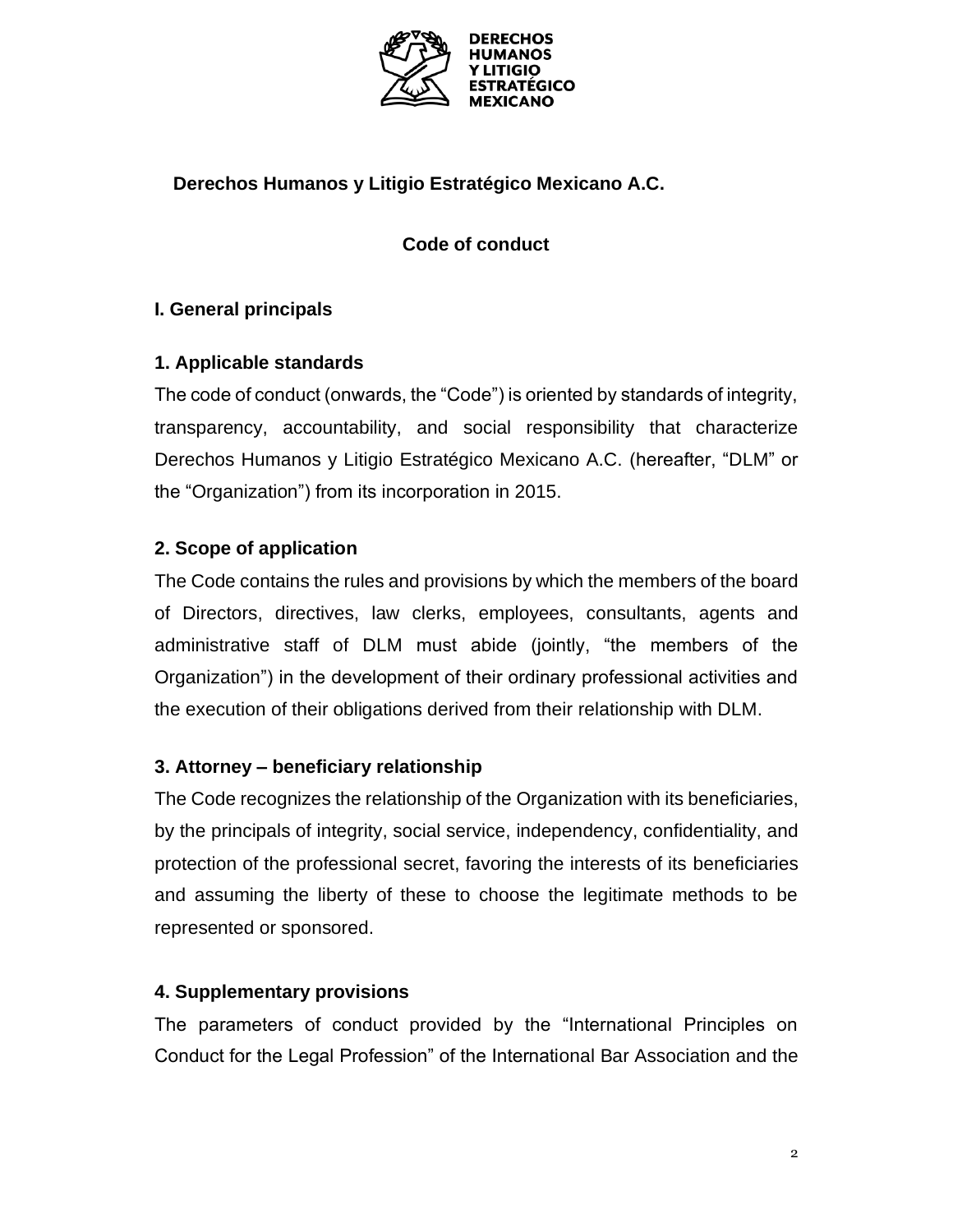

Manual on public integrity by the Organization for Economic Cooperation and Development are supplementary to this Code.

# <span id="page-2-0"></span>**II. Prohibited and regulated conducts**

# <span id="page-2-1"></span>**5. Bribery**

It is prohibited to promise, offer, or grant, directly or through third parties, any unlawful benefit or sum of money to any person of public or private nature, in order to execute or abstain the fulfillment of his/her duties for the profit of DLM or the beneficiaries of the Organization.

# <span id="page-2-2"></span>**6. Charitable contributions and sponsorships**

Regarding charitable contributions and sponsorships legitimately granted by the members of DLM acting personally and duly registered in their accounting, all necessary and appropriate measures should be taken to ensure that they are not used as way of corruption or bribery on behalf of DLM.

# <span id="page-2-3"></span>**7. Gifts and expenses**

The gifts delivered, as well as the hospitality expenses and any other expenditures executed by any of the members of the Organization, in name or on behalf of the beneficiaries of DLM should be done in good faith, consistent with a licit practice of the sector, not having a substantial value nor the purpose to influence the actions of any person of public or private nature.

# <span id="page-2-4"></span>**8. Facilitation payments**

It is prohibited to make payments to accelerate or ensure the execution of a routine or necessary action, over which DLM has legal or other type of rights, except in those cases that cannot be avoided by coercion, risk to the health or safety of the members of the Organization, if the payments are accounted for in the books and records of DLM.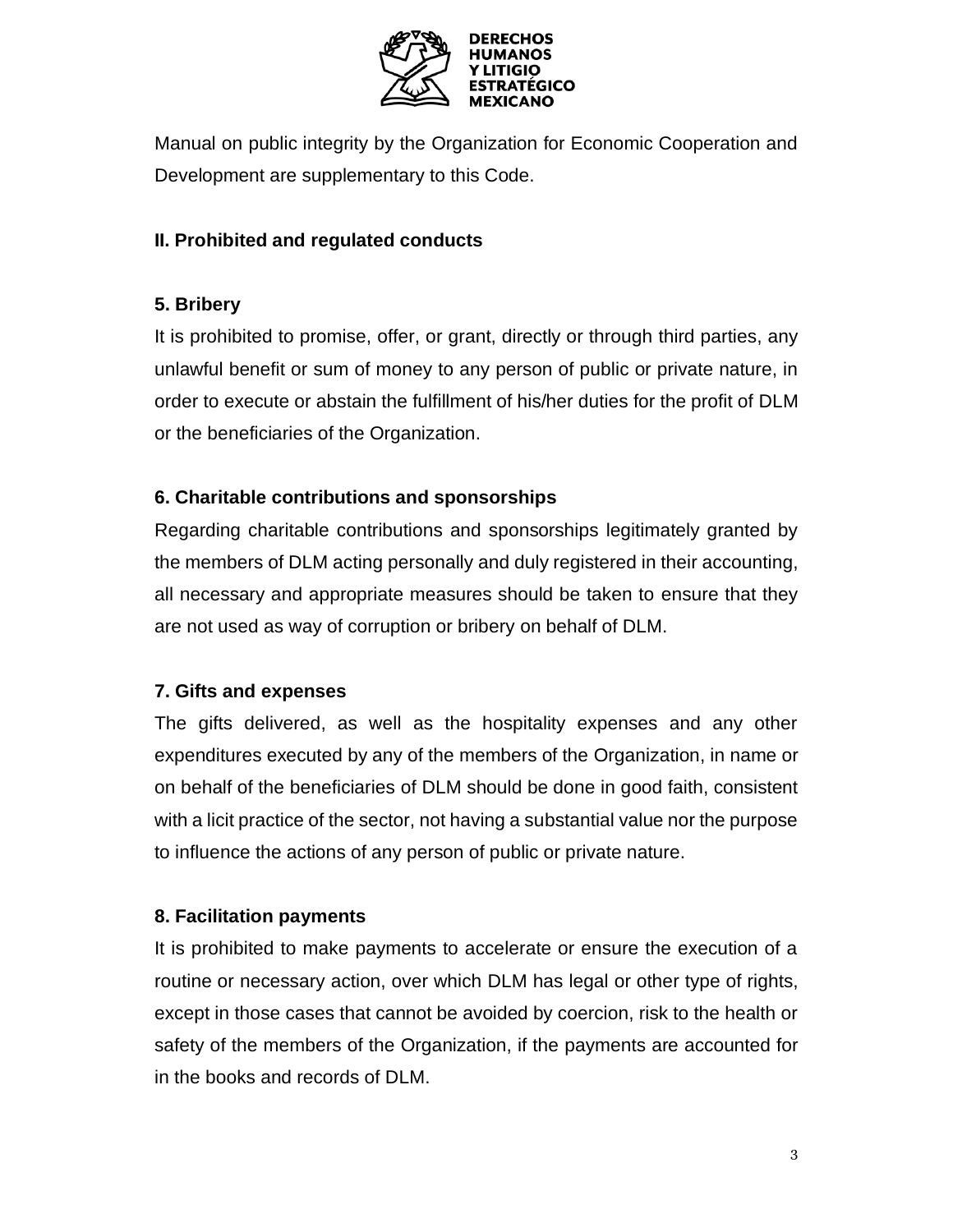

# <span id="page-3-0"></span>**9. Referral fee**

It is prohibited to receive or deliver fees from or to any person or firm for the referral of cases or projects in which DLM works or cooperate.

# <span id="page-3-1"></span>**10. Conflict of interest**

Prior to the closing of a framework agreement for collaboration on a project or cooperation agreement, or the issuance of a legal opinion for any of the beneficiaries, the members of DLM in charge of the project or opinion shall verify with every member of the Organization the existence of any conflict of interest that could affect the objectivity and impartiality of the due representation by DLM.

The conflict of interest of any member of the Organization, generally impedes the participation of DLM in the project or opinion as appropriate.

Exceptionally, when the existence of a conflict of interest of the Organization with its beneficiaries is confirmed, DLM will immediately inform the beneficiary for him/her to decide if him/her authorizes or refuses the subsequent participation of the Organization in the project or opinion. In case DLM is authorized to participate, the Organization and the beneficiary will jointly agree upon the method that ensures complete transparency, objectivity of criteria and loyalty.

Same rules are applicable if conflict of interest arises after the conclusion of the agreement or the issuance of the legal opinion for any of the beneficiaries of the Organization.

The members of the Organization shall disclose every conflict of interest that they might have with any member of DLM or related third parties that impede or harm the operations of the Organization or the public interest.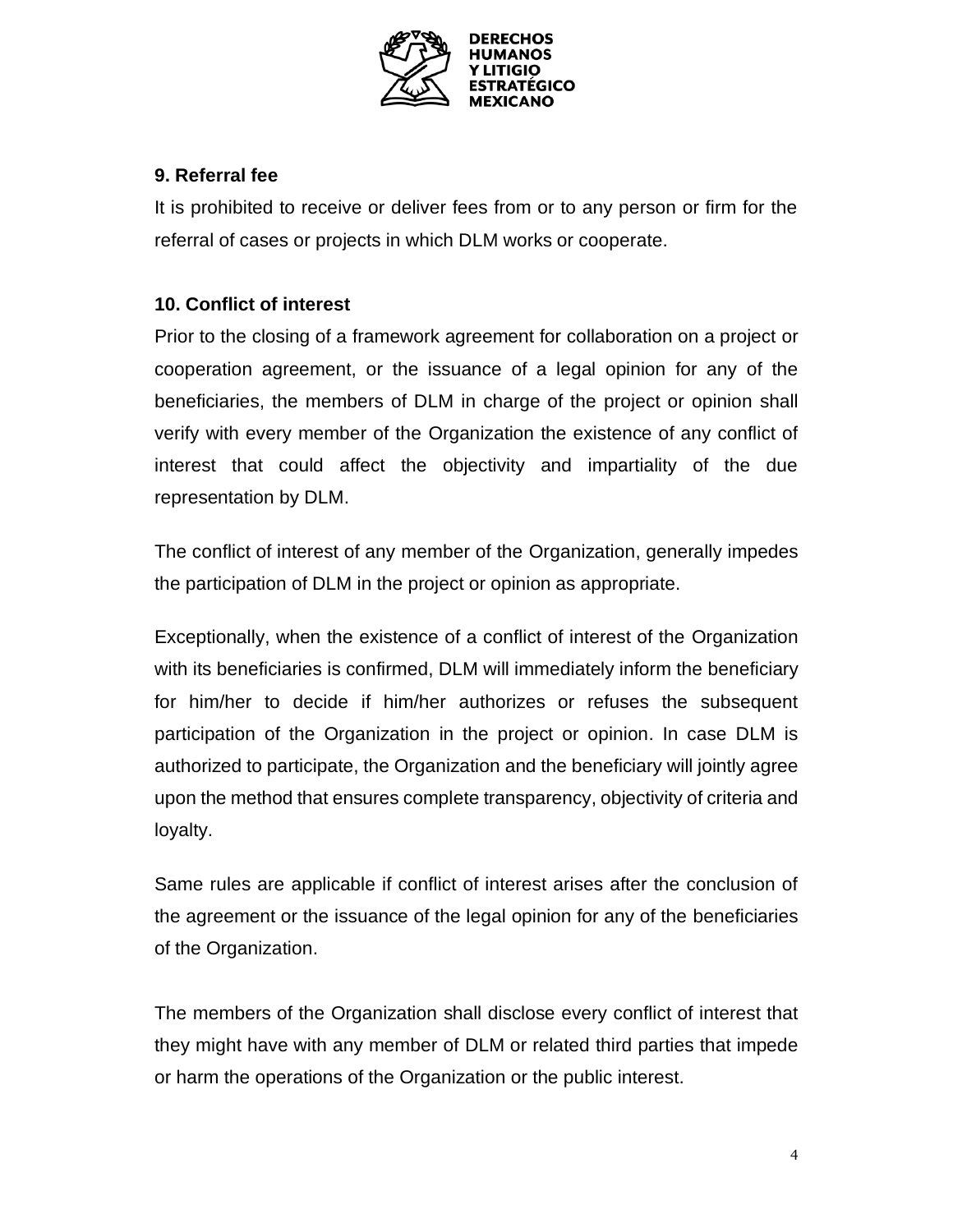

#### <span id="page-4-0"></span>**III. Implementation of the Code**

#### <span id="page-4-1"></span>**11. Third parties**

DLM shall encourage that people outside of the Organization, with which it has a relation or a strategic alliance for the participation in a project or the emission of legal opinions (v.gr. Civil Society Organizations, Collective groups, governmental institutions, law firms, accountants, economists, correspondents inside or outside of Mexico, among others, called in this Code as "third parties") apply the standards and values mentioned in this Code.

In the formalization of a relationship or alliance with third parties, DLM must inform them orally or in writing of the existence of this Code, as well as of the Organization 's commitment to prohibit bribery and any irregular conduct.

#### <span id="page-4-2"></span>**12. Irregular acts report and whistleblowers counseling**

Any person who has knowledge of an irregular act punishable by this Code or by national or foreign laws in which any member of DLM is involved, must inform via email to the address contacto@dlmex.org or in writing to the postal address of DLM addressed to the Chairman of the Board of Directors of the Organization, who will have to take the pertinent actions to investigate the reported conducts and seek the reparation of harm caused.

The Chairman of the Board of Directors shall keep a record of the reports filed that contains a list of these, the facts that motivated them, whistleblowers and actions implemented as a result of the complaint. The record shall be available to whomever requests them.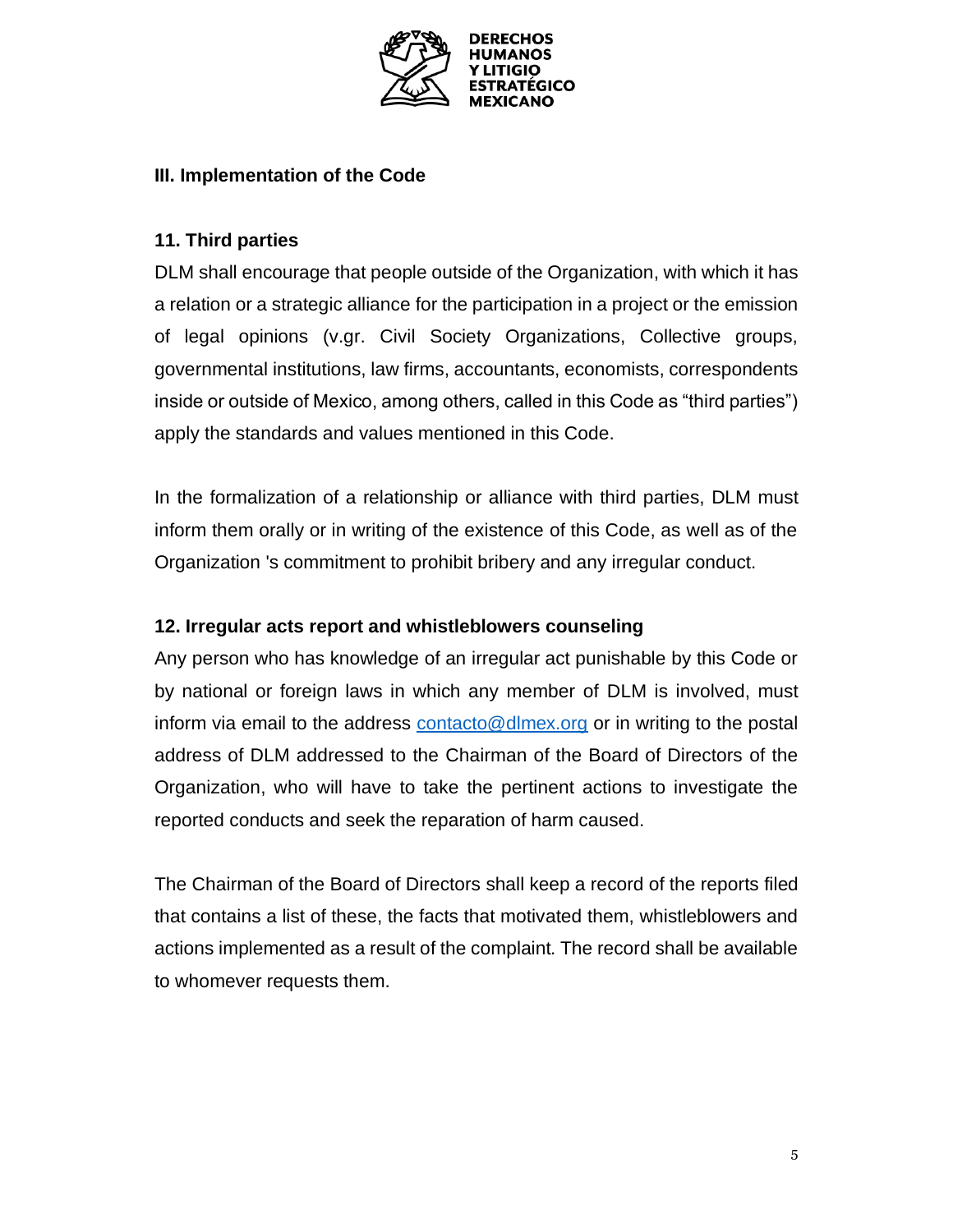

Any member of the Organization may request advice from the Chairman of the Board of Directors regarding the application of this Code or any conduct that he/she considers irregular or contrary to law.

No member of the organization shall suffer retaliation, discrimination or disciplinary sanctions for reporting irregular acts or acts punished by this Code, nor for soliciting counseling on behaviors that might be considered as irregular or punishable.

#### <span id="page-5-0"></span>**13. Periodic review**

This Codes shall be periodically reviewed by the Chairman of the Board of Directors in order to determine its relevance, improve its effectiveness and implement improvements. DLM, through its Chairman of the Board of Directors, must inform on its website about the result of the review and publish the new version of the Code for immediate application.

# <span id="page-5-1"></span>**14. Leadership**

The Chairman of the Board of Directors of DLM is ultimately responsible for the design and implementation of the Code, who must show respect, support and visible commitment of "zero tolerance" to acts of corruption.

# <span id="page-5-2"></span>**15. Publication**

The Code will be published on the Organization's website [\(www.dlmex.org\)](http://www.dlmex.org/)

In the agreements signed with beneficiaries, in the agreements entered into with third parties, as well as in labor agreements entered with the Organization's employees, it shall be informed that DLM is governed by this Code.